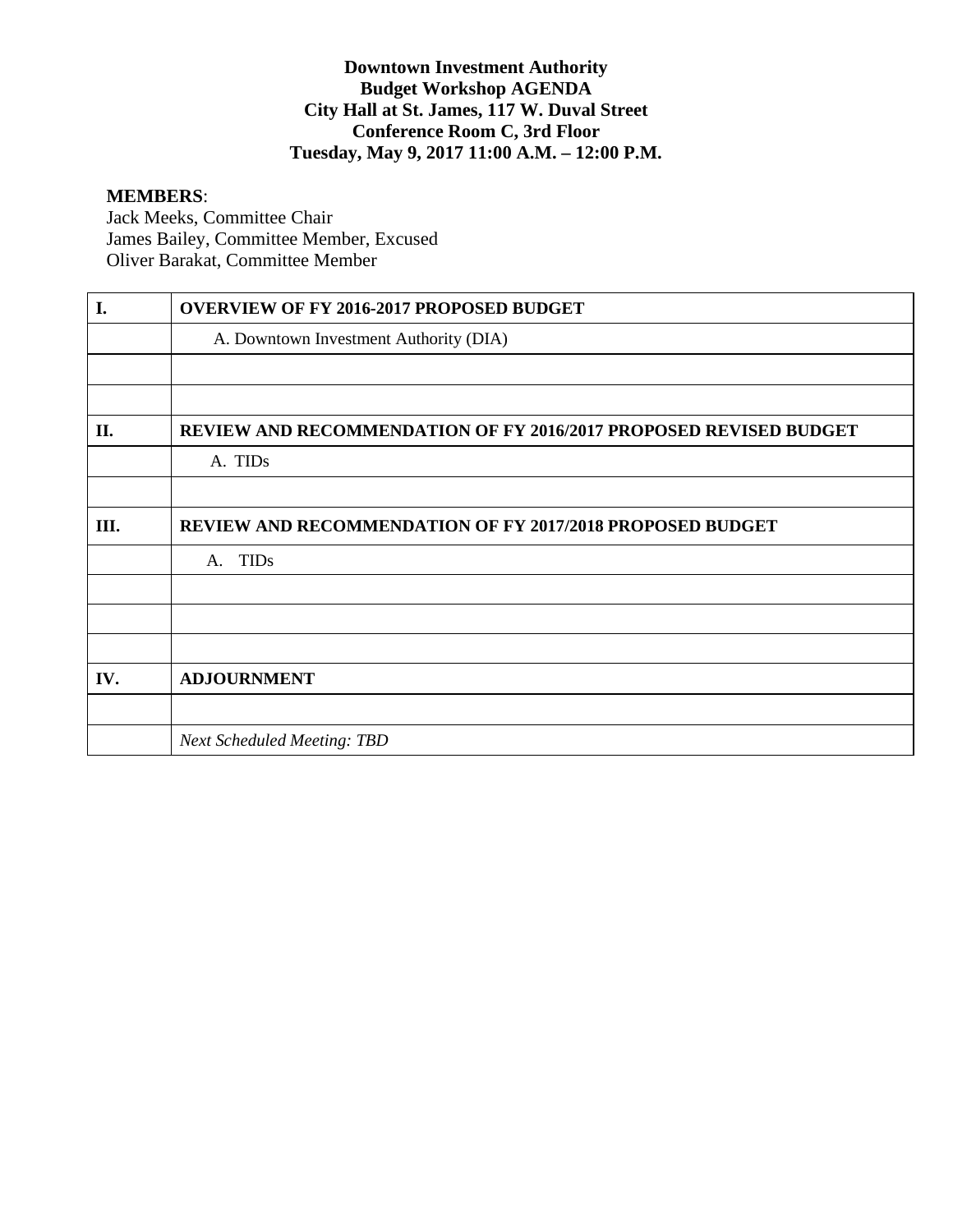

**Downtown Investment Authority Budget Committee Workshop City Hall at St. James 117 West Duval St. Conference Room C. 3rd Floor** *Tuesday, May 19, 2018 - 11:00 a.m.*

*DIA* 

*Budget Committee Meeting Minutes*

**Board Members Present: Jack Meeks, Committee Chairman, Oliver Barakat, and Brenna Durden**

**Council Member:**

**Mayor's Staff:** 

**DIA Staff: T**om Daly, Real Estate Analyst; Guy Parola, Redevelopment Manager and Karen Underwood-Eiland, Executive Assistant.

# Committee Chairman Meeks convened the meeting at 1:00 a.m.<br>
I. Overview of FV 2022 **I. Overview of FY 2016-2017 Proposed Budget A.**

Board Member Durden inquired about the Design Guidelines. Guy Parola responded that he could use the Council President's interest in that to get it through within four to six weeks.

Tom Daly stated that depending on what the DIA can get encumbered and executed as a contract, a carry-forward number will be provided for 2016-2017. This will be in the professional services line item.

- Update of the feasibility study that went along with the CRA plan.
- Take a look at the publicly controlled with Lavilla
- Look at what was proposed in the private sector side in terms of Lavilla,
- Look at what's coming up in way of existing projects and a development strategy to move Lavilla forward based upon what is already going on. They will be able to utitlize the market analysis that's updated there.

Committee Chairman Meeks would like to have some comparision of the homeless facilities that affect downtown. CEO Wallace commented that there is no city i.e. Miami, Atlanta, and Detroit that is conducting a downtown analysis the way the DIA is from a marketing standpoint that will include the homeless piece. The homeless portion is normally done separate.

Board Member Barakat noted that a basic inventory of the office space, Hotel room, size of the shelters, number of people that are serviced and ratius.

CEO Wallace said what keeps their homeless running is their public transportation system. Moving the bus out to Lavilla is something that is being taken into consideration in our development strategy.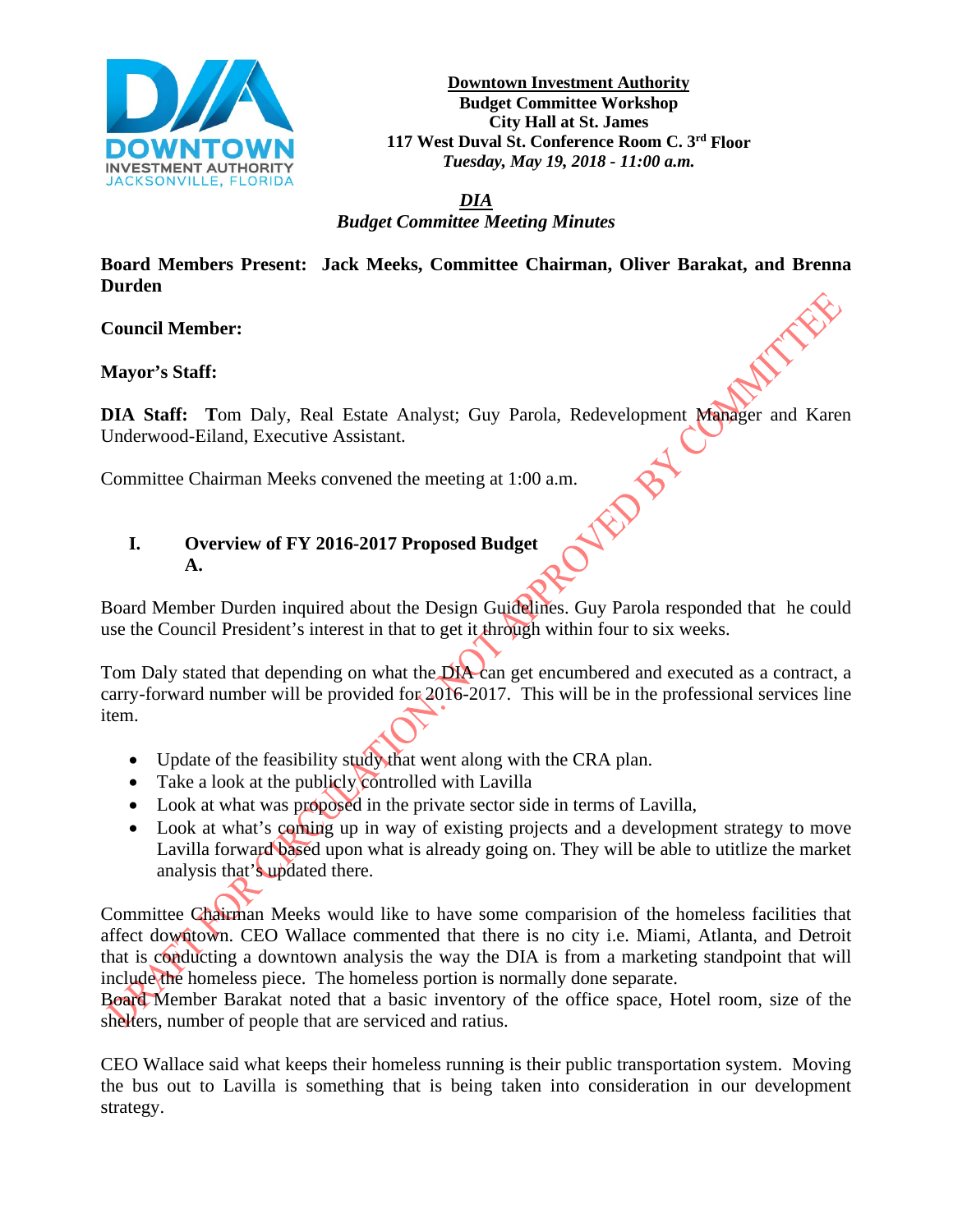Downtown Investment Authority – Budget Committee Meeting Thursday, May 19, 2018 Page 2 of 3

# **II. Review and Recommendation of FY 2017/2017 Proposed Revised Budget A. TID's**

Guy Parola discussed DRI's. There are a lot of aspects to it. How do you sunset it affectively but still keep an ability to reward projects that are further your CRA plan or your goals with more development rights?

CEO Wallace said when he first arrived in 2013, this was an issue that was raised by the Board and Mike Saylor was nominated to try to work with him to address this issue. Guy Parola commented that Governor issues executive orders whenever anything happens state-wide and the affect is always a six-month extension of a development order that covers permits, DRI etc. November 29, 2019 is when the phase I is to end. The DRI does not sunset until November 29,  $\overline{2029}$ .

CEO Wallace reported that the DIA's budget will be submitted to the administration on June 27, 2017 at 2:00 p.m.

The Board discussed how to recapitalize the Downtown Development fund.

A contract management system is needed because staff is recognizing that between DIA and Parking there are 60 open contracts. ITD will build a software system and staff would enter all of the information.

Committee Chairman Meeks inquired about the letter response.

Board Member Durden stated that it would be helpful to have a compliance schedule.

# **III. Review and Recommendation of FY 2017/2018 Proposed Budget A. TID's**

CEO reported Southbank TID's. A handout of all documents were provided.

CEO Wallace is preparing to recommend a significant investment toward public infrastructure for the Southside Generating Station. A Southbank discussion will be forthcoming in the future. An adjustment will be submitted to the Board meeting.

# **A MOTION WAS MADE BY BOARD MEMBER BARAKAT AND SECONDED BY COMMITTEE CHAIRMAN MEEKS APPROVING FY 2017/2018 PROPOSED BUDGET. THE MOTION PASSED UNANIMOUSLY 2-0.**

**A MOTION WAS MADE BY COMMITTEE CHAIRMAN MEEKS AND SECONDED BY BOARD MEMBER BARAKAT TO APPROVE FY 2018. THE MOTIONS PASSED UNANIMOUSLY 2-0** 

Tom Daly pointed out that this coming year is a reassement of Brooklyn Riverside. It was recently sold.